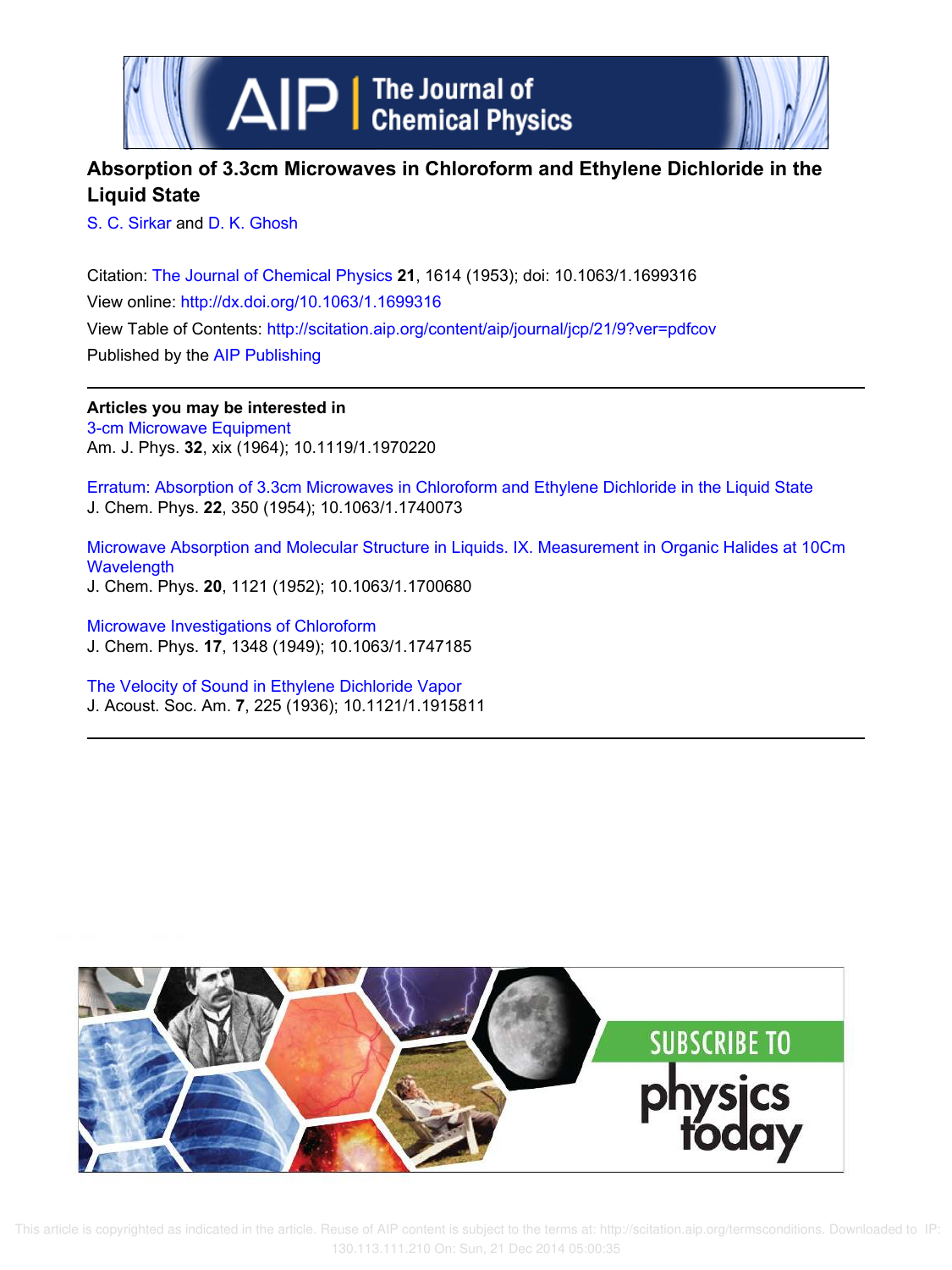plates used. Neither the prism nor the grating instrument showed any sign of splitting in the so-called doublets at 240-277 and 346- 367 or the triplet 450-471-488 cm-I , respectively. Only single very broad bands were observed with our instruments. It can be pointed out that large dispersion and resolving power might conceivably make any slight changes of intensity across such broad diffuse lines and tend to be less obvious than on photographs taken at lower dispersion. In view of the total situation, it seems very doubtful that these slight intensity changes across a broad band (if they exist) will have a very profound physical meaning.

The polarization method of Cleveland<sup>4</sup> requires critical anlysis to display some of its shortcomings. The method of excitation is essentially that described by Wood and Rank.<sup>6</sup> However, if improperly used, large convergence errors are introduced (later corrected empirically by comparing results with good data obtained by better methods). Douglas and Rank7 have discussed this type of illumination in the first paragraphs of the experimental part of their paper. When the arc and scattering tube are near the paraxial foci of the cylindrical lens, the convergence error is very small, since the spherical aberration of the cylindrical lens causes most of the light from the outer zones to be ineffective in producing illumination in the scattering tube. Previously Rank<sup>8</sup> had measured  $\rho_n$  for a number of typical Raman lines using the photoelectric spectrograph. Intensity measurements with the photoelectric spectrograph are obtainable with many times the accuracy possible by means of photographic photometry. These results showed that, when properly used, the cylindrical lens method introduced only very small convergence errors. The  $\Delta \nu = 459$  line of CCl<sub>4</sub> can be used as an example. Cleveland<sup>4</sup> gives  $\rho_n = 0.072$ after empirically correcting for convergence error. Rank<sup>8</sup> obtained  $p_a=0.064$  uncorrected for convergence error. Douglas and Rank<sup>7</sup> obtained  $\rho_n = 0.013$  by the method of polarized incident light which is free of convergence error to the third order of approximation.

The modification of the method of polarized incident light of Douglas and Rank' used by SK is essentially a differential method in its operation and is free of the vicissitudes of quantitative photographic photometry, convergence error, and the transmission factor of the spectrograph for the two kinds of plane polarized light. The theory demands only that one know which lines are more strongly polarized except in the case where all lines may belong to polarized classes. In this event quatitative *P* values are desirable and should be obtained by means of a good experimental method essentially free of convergence error.

ZMCD have tried to interpret the line observed at  $201 \text{ cm}^{-1}$ by SK as being a blend of 260 cm<sup>-1</sup> excited by  $\lambda$ 4347 and 1780 cm<sup>-1</sup> by M078 and thus not as a real molecular frequency. It may be pointed out that M347 is very weak in the low-pressure "Toronto type" lamps which are now almost universally used in the more modern laboratories. Even without the use of any filter, excitation by  $\lambda$ 4078 is weaker than that of  $\lambda$ 4358 by an order of magnitude. We have used a NaNO<sub>2</sub> filter in an efficient manner as was pointed out above in the discussion of the proper use of cylindrical lens filters in conjunction with polarization methods.

An additional argument in support of interpreting the frequency at  $201$  cm<sup>-1</sup> as a real molecular frequency and not as a blend is that, while the frequency at 201 cm<sup>-1</sup> increases in intensity with an increase of temperature, the bands at 260 and 1780 cm<sup>-1</sup> decrease in intensity.

We feel that the most conspicuous features of the spectrum of oxalyl chloride are the existence of very broad bands in both the Raman and infrared spectra, and the large variation in the intensity of these bands with temperature. Unless these effects are explained, the assignments may not he correct. It would appear that there are too many Raman lines for a completely *trans*structure which requires only six active fundamentals. There are also a few coincidences, all of which may not be accidental. The assignment made with the help of the normal coordinate treatment is not entirely satisfactory as it proposes a strongly depolarized frequency for an  $A_{\theta}$  fundamental, a strongly polarized frequency for the  $B<sub>g</sub>$  fundamental, and considers a very strong band in the

infrared at 1058  $\rm cm^{-1}$  as a combination band, and a fairly strong Raman band at 189 cm<sup>-1</sup> as a difference band.

We believe that further experimental work is needed to elucidate the structure of this molecule.

<sup>1</sup> Ziomek, Meister, Cleveland, and Decker, J. Chem. Phys. 21, 90 (1953). <sup>2</sup> B. D. Saksena and R. E. Kagarise, J. Chem. Phys. 19, 987 (1951). PRIME, B. Rank, Shull, and Saksena, Disc. Faraday Soc. 9, 187 (1950). <sup>4</sup> F. F.

## **Absorption of 3.3-cm Microwaves in Chloroform and Ethylene Dichloride in the Liquid State**

s. c. SIRKAR, *Optics Department, Indian Association for the Cultivation of Science, Jadavpur, Calcutta, India* 

and

D. K. GHOSH, *Department of Physics, University of Calcutta, Calcutta, India* 

(Received July 7, 1953)

I T is well known that many simple molecules in the vapor state exhibit absorption bands in the microwave region owing to rotational transitions. In the case of chloroform, for instance, the T is well known that many simple molecules in the vapor state exhibit absorption bands in the microwave region owing to rotational bands lie in the region 26 417-37 554 Mc/sec.<sup>1,2</sup> In the liquid state, however, these rotational transitions are damped, but the angular motion of the molecules is controlled by the coefficient of viscosity which determines the relaxation time *T* of the liquid. It was observed by previous workers<sup>3</sup> that owing to the presence of such a relaxation time many organic liquids show anomalous absorption of radio waves of wavelengths of the order of a few meters. Recently, Sen' studied such absorption in many liquids in the region 250-550 Me/sec by the optical method and observed some absorption peaks, the positions and heights of which depend on the temperature of the liquid. Kastha<sup>5</sup> and Ghosh<sup>6</sup> extended these investigations to the region 550-920 Me/sec.

We have studied the absorption of microwaves of wavelength 3.33 cm in chloroform and ethylene chloride in the liquid state at different temperatures up to the freezing points of the liquids. A klystron oscillator of type  $723$  A-B was used in the range 8702-9548 Me/sec, and the absorption at the radio waves coming out through a wave guide of cross section  $2.3 \text{ cm} \times 1 \text{ cm}$  was studied by optical method, using another wave guide and a crystal detector. The difficulties due to formation of standing waves were avoided by shifting the position of the absorption cell placed between the two wave guides till maximum deflection in the microammeter connected in series with the crystal was observed. The cell containing the liquid was placed in baths at different temperatures, and the absorption coefficient was calculated from the deflections observed with the empty cell and the cell filled with the liquid at different temperatures placed between the two wave guides at proper positions. The values of absorption coefficient were plotted against temperatures of the cell and the temperature at which the absorption was maximum was found out.

The values of  $\tau$ , the relaxation time, were calculated from the frequency of the waves and the values of dielectric constant  $\epsilon_0$ and  $\epsilon_1$  for infinite and zero frequencies respectively from Debye's theory. The value of *a,* the radius of the rotor, was also calculated with the help of extrapolated values of  $\eta$ , the coefficient of viscosity. The results are given in Table 1.

TABLE I.  $\omega = 56$  540 Mc/sec.

| Liquid                | $T^{\circ}$ K for<br>max abs | €1   | €0    | $\tau$ × 10 <sup>11</sup> | $\pi$ $\times$ 100 | $a \times 10^5$<br>cm |
|-----------------------|------------------------------|------|-------|---------------------------|--------------------|-----------------------|
| Chloroform            | 228                          | 6.12 | 2.094 | 1.523                     | 1.12               | 1.5                   |
| Ethylene-<br>chloride | 263                          | 12.7 | 2.084 | 1.214                     | 1.20               | 1.426                 |